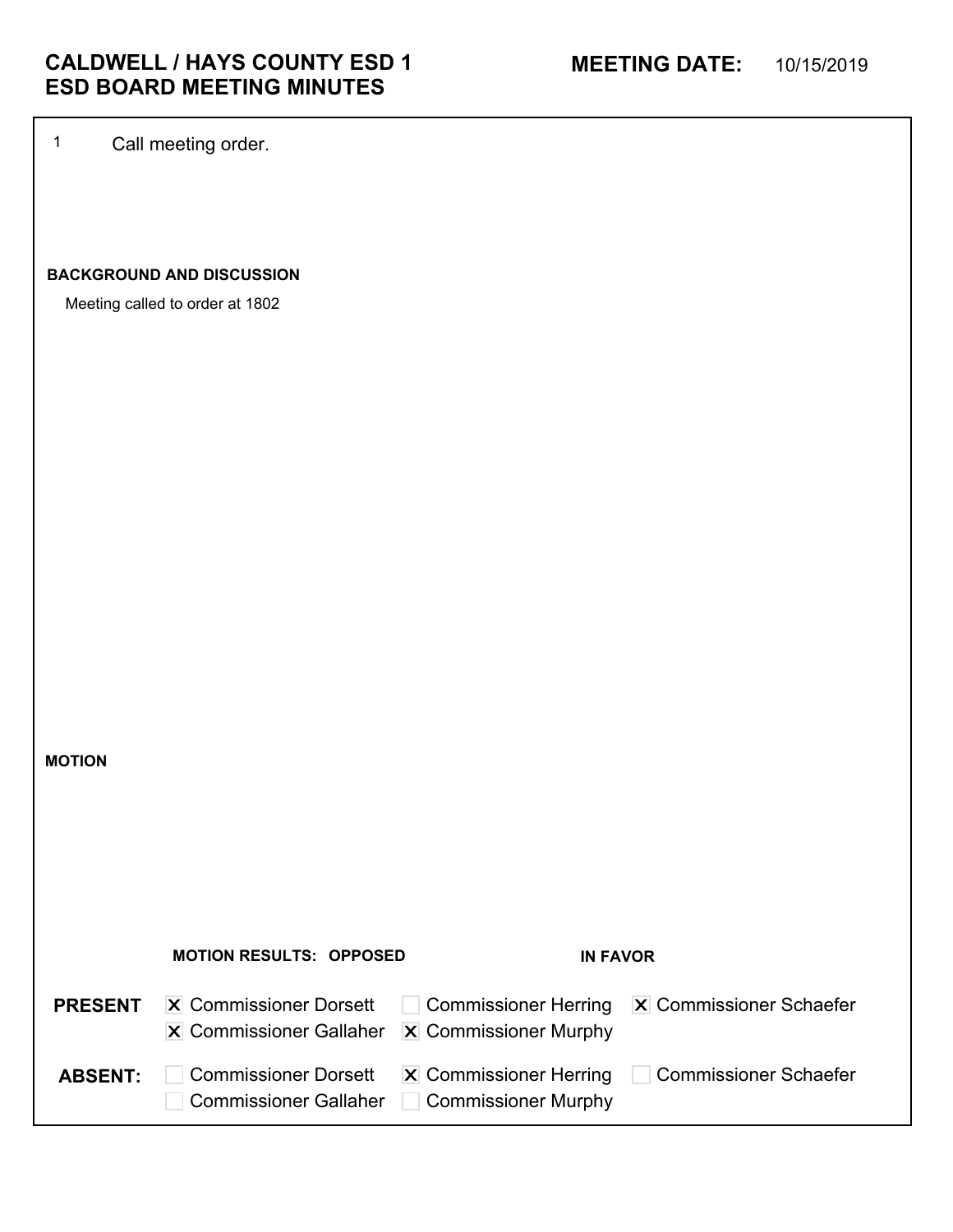2 Citizens Communications: Community members may address the Board of Commissioners.

## **BACKGROUND AND DISCUSSION**

None present.

|                | <b>MOTION RESULTS: OPPOSED</b>                                                                           | <b>IN FAVOR</b>                                            |                                                          |
|----------------|----------------------------------------------------------------------------------------------------------|------------------------------------------------------------|----------------------------------------------------------|
| <b>PRESENT</b> | <b>X</b> Commissioner Dorsett<br>$ \mathbf{X} $ Commissioner Gallaher $ \mathbf{X} $ Commissioner Murphy |                                                            | $\Box$ Commissioner Herring $\Box$ Commissioner Schaefer |
| <b>ABSENT:</b> | <b>Commissioner Dorsett</b><br><b>Commissioner Gallaher</b>                                              | $ \mathbf{X} $ Commissioner Herring<br>Commissioner Murphy | Commissioner Schaefer                                    |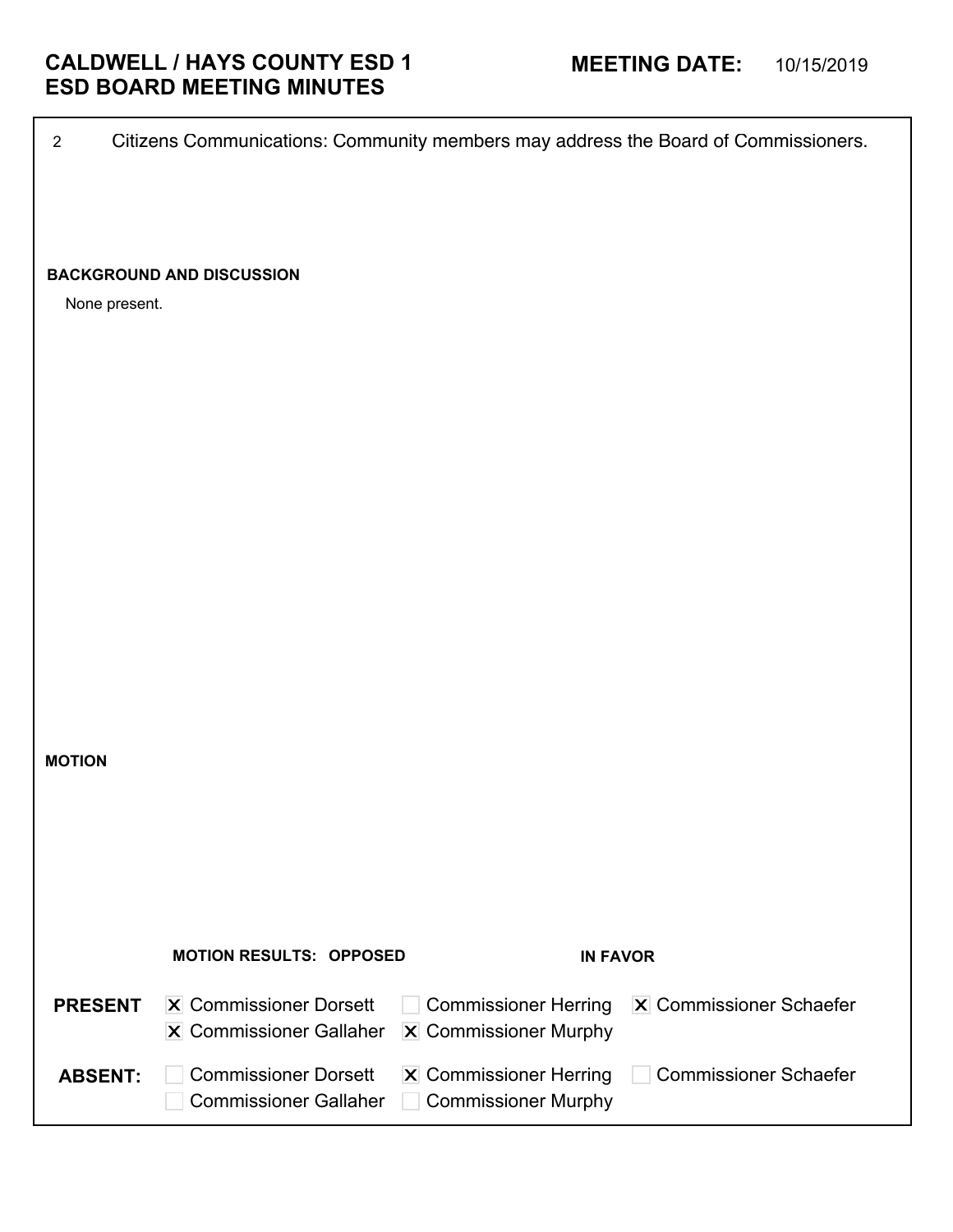3 Discuss and take action on the minutes from the September 17, 2019 Board Meeting.

# **BACKGROUND AND DISCUSSION**

The minutes for the 9/17/19 meeting have been provided to the Board of Commissioners via email.

Staff recommends the following motion:

Motion to accept and approve the minutes as presented.

#### **MOTION**

Motion to accept the minutes as presented by Commissioner Dorsett and seconded by Commissioner Murphy with all in favor.

|                | <b>MOTION RESULTS: OPPOSED 0</b>                                                                         |                                             | IN FAVOR 4                                                       |
|----------------|----------------------------------------------------------------------------------------------------------|---------------------------------------------|------------------------------------------------------------------|
| <b>PRESENT</b> | <b>X</b> Commissioner Dorsett<br>$ \mathbf{X} $ Commissioner Gallaher $ \mathbf{X} $ Commissioner Murphy |                                             | Commissioner Herring X Commissioner Schaefer                     |
| <b>ABSENT:</b> | <b>Commissioner Dorsett</b>                                                                              | Commissioner Gallaher   Commissioner Murphy | $ \mathbf{X} $ Commissioner Herring $\Box$ Commissioner Schaefer |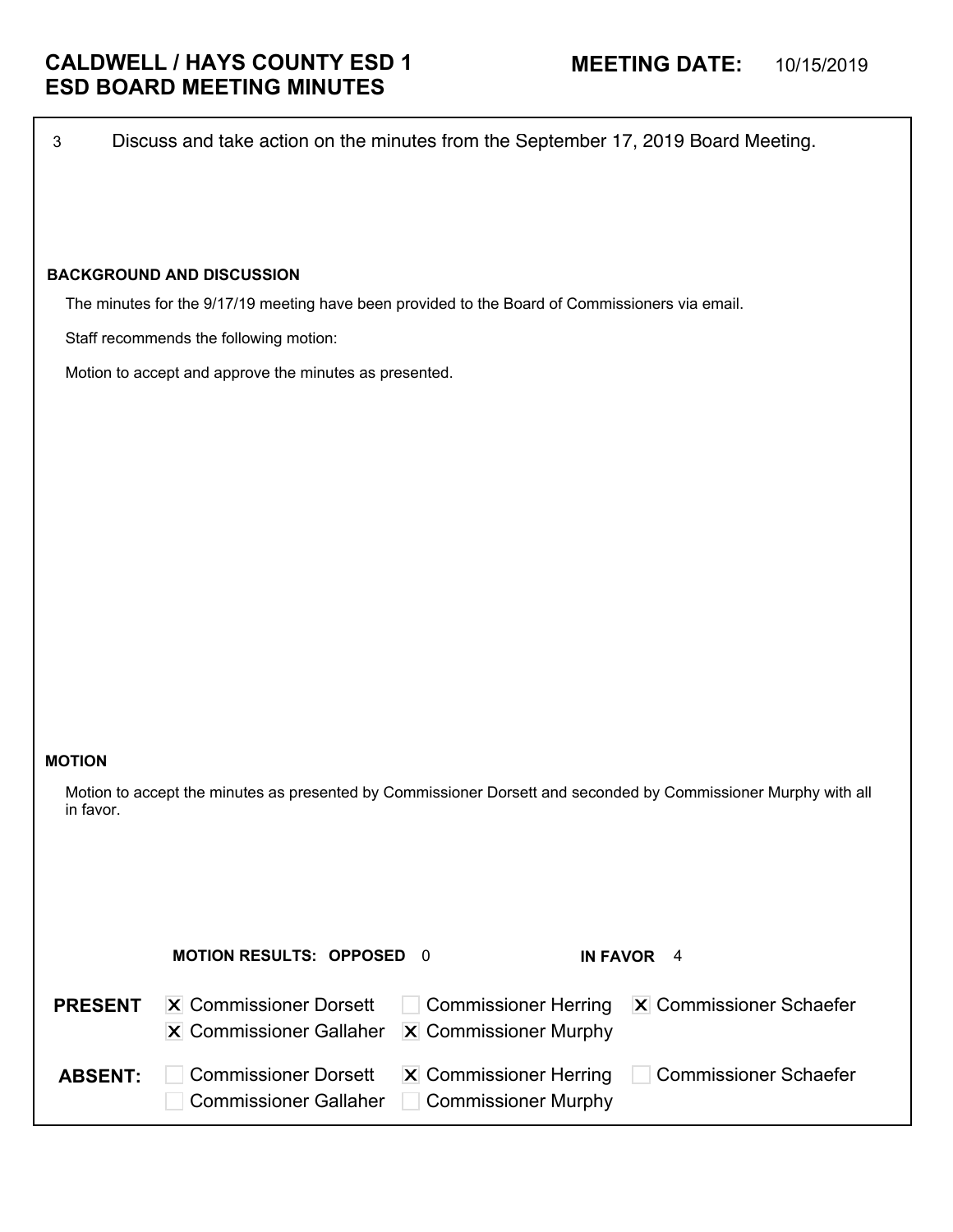| 4               | Discuss and take action on capital improvements for the fire station on FM 2001.                                                                                                     |                                                      |                                                                                                                             |
|-----------------|--------------------------------------------------------------------------------------------------------------------------------------------------------------------------------------|------------------------------------------------------|-----------------------------------------------------------------------------------------------------------------------------|
|                 |                                                                                                                                                                                      |                                                      |                                                                                                                             |
|                 |                                                                                                                                                                                      |                                                      |                                                                                                                             |
|                 | <b>BACKGROUND AND DISCUSSION</b>                                                                                                                                                     |                                                      |                                                                                                                             |
|                 | Current efforts on the FM 2001 station are as follows:<br>Survey has been completed<br>added square footage so as to minimize overall site development.<br>Septic is being designed. |                                                      | Staff is meeting with the Civil Engineer, Architect and contractor tomorrow at the location to discuss the logistics of the |
|                 | No action requested by the Board of Commissioners at this time.                                                                                                                      |                                                      |                                                                                                                             |
| No action taken |                                                                                                                                                                                      |                                                      |                                                                                                                             |
|                 |                                                                                                                                                                                      |                                                      |                                                                                                                             |
|                 |                                                                                                                                                                                      |                                                      |                                                                                                                             |
|                 |                                                                                                                                                                                      |                                                      |                                                                                                                             |
|                 |                                                                                                                                                                                      |                                                      |                                                                                                                             |
|                 |                                                                                                                                                                                      |                                                      |                                                                                                                             |
|                 |                                                                                                                                                                                      |                                                      |                                                                                                                             |
| <b>MOTION</b>   |                                                                                                                                                                                      |                                                      |                                                                                                                             |
|                 | Discussion only no action taken.                                                                                                                                                     |                                                      |                                                                                                                             |
|                 |                                                                                                                                                                                      |                                                      |                                                                                                                             |
|                 |                                                                                                                                                                                      |                                                      |                                                                                                                             |
|                 |                                                                                                                                                                                      |                                                      |                                                                                                                             |
|                 | <b>MOTION RESULTS: OPPOSED</b>                                                                                                                                                       | <b>IN FAVOR</b>                                      |                                                                                                                             |
| <b>PRESENT</b>  | <b>X</b> Commissioner Dorsett                                                                                                                                                        | <b>Commissioner Herring</b>                          | <b>X</b> Commissioner Schaefer                                                                                              |
|                 | <b>X</b> Commissioner Gallaher                                                                                                                                                       | X Commissioner Murphy                                |                                                                                                                             |
| <b>ABSENT:</b>  | <b>Commissioner Dorsett</b><br><b>Commissioner Gallaher</b>                                                                                                                          | X Commissioner Herring<br><b>Commissioner Murphy</b> | <b>Commissioner Schaefer</b>                                                                                                |
|                 |                                                                                                                                                                                      |                                                      |                                                                                                                             |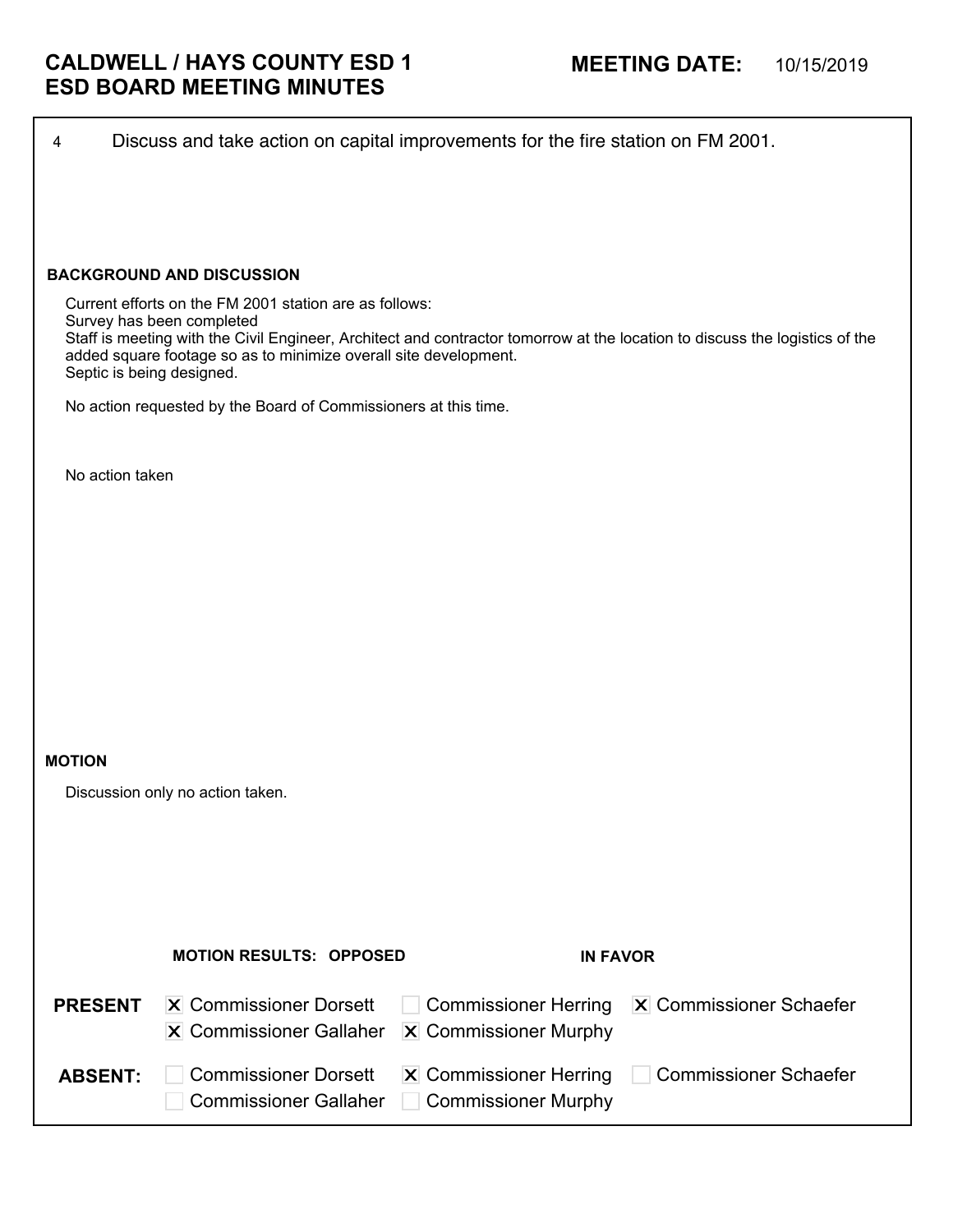5 Discuss and take action on report from staff related to operations of the District which will include staffing, dispatching, equipment, maintenance, training, policies and procedures and planning.

# **BACKGROUND AND DISCUSSION**

Staff will provide an update on current staffing and the hiring process.

ESD 9 meeting

#### **MOTION**

Discussion only no action taken.

|                | <b>MOTION RESULTS: OPPOSED</b>                                        | <b>IN FAVOR</b>                                            |                                                          |
|----------------|-----------------------------------------------------------------------|------------------------------------------------------------|----------------------------------------------------------|
| <b>PRESENT</b> | $ \mathbf{X} $ Commissioner Dorsett<br><b>X</b> Commissioner Gallaher | <b>X</b> Commissioner Murphy                               | $\Box$ Commissioner Herring $\Box$ Commissioner Schaefer |
| <b>ABSENT:</b> | <b>Commissioner Dorsett</b><br><b>Commissioner Gallaher</b>           | $ \mathbf{X} $ Commissioner Herring<br>Commissioner Murphy | Commissioner Schaefer                                    |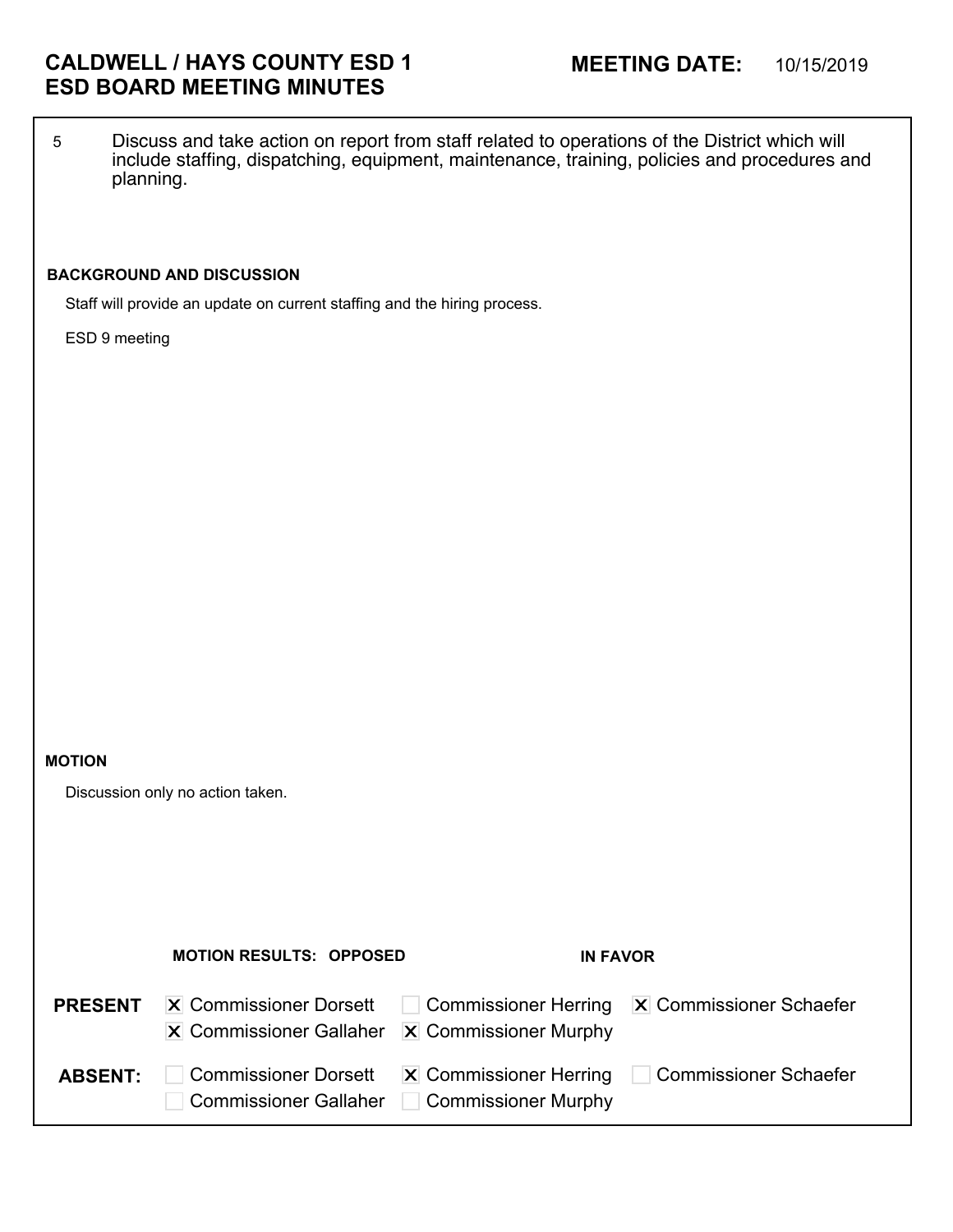8 Receive report and take action from Treasurer and District's staff related to review financial statements and consider action regarding: planned purchases, payroll, expense reports, invoices and transfer of funds.

#### **BACKGROUND AND DISCUSSION**

Lockhart Bank: 3760: \$644,701.55 6334:\$34.63 9664:\$252,828.49 Total:\$897,564.67

Austin Telco: S00: \$98,521.82 S60: \$124,430.16 (matures 12/19/19 Total: \$222,951.98

Total: \$1,120,516.65

Bills for September 2019 have been provided to the Board and a copy of the invoices and checks has been provided to the Treasurer.

Staff plans to engage with the auditor for performing the audit for FY 18/19.

### **MOTION**

Motion to approve the bills as presented and to transfer the CD at Austin Telco upon its maturity in December by Commissioner Murphy and seconded by Commissioner Dorsett with all in favor.

|                | <b>MOTION RESULTS: OPPOSED 0</b>                                                                         |                                                                   | IN FAVOR 4                                               |
|----------------|----------------------------------------------------------------------------------------------------------|-------------------------------------------------------------------|----------------------------------------------------------|
| <b>PRESENT</b> | <b>X</b> Commissioner Dorsett<br>$ \mathbf{X} $ Commissioner Gallaher $ \mathbf{X} $ Commissioner Murphy |                                                                   | $\Box$ Commissioner Herring $\Box$ Commissioner Schaefer |
| <b>ABSENT:</b> | □ Commissioner Dorsett<br>Commissioner Gallaher                                                          | $ \mathbf{X} $ Commissioner Herring<br><b>Commissioner Murphy</b> | Commissioner Schaefer                                    |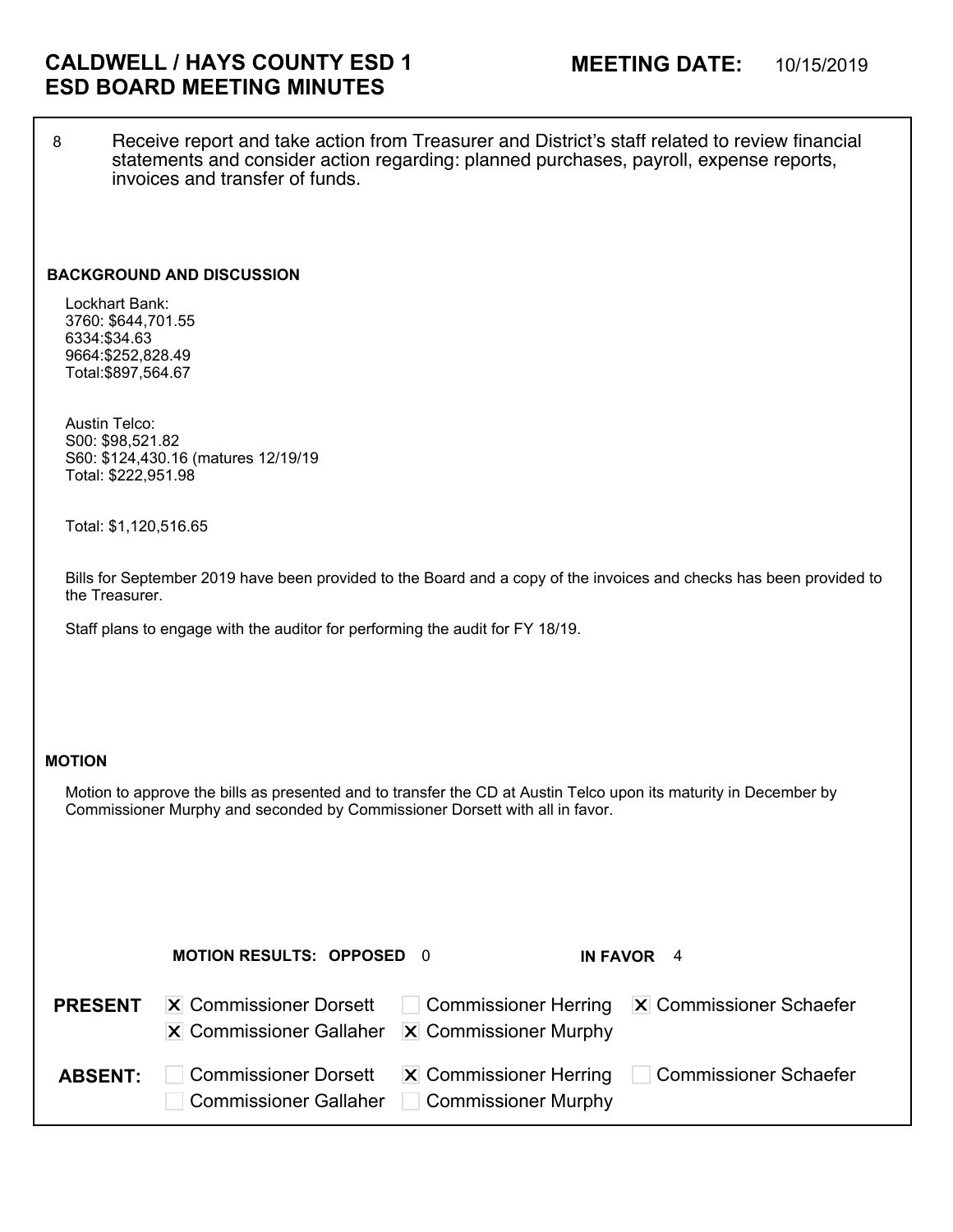# **CALDWELL / HAYS COUNTY ESD 1 MEETING DATE:** 10/15/2019 **ESD BOARD MEETING MINUTES**

6 Discuss and take action on the District's branding and public information tools to include, though not limited to, the following: web site, logo, decals, social media platforms.

# **BACKGROUND AND DISCUSSION**

Staff will be discussing current efforts and obtaining direction from the Board.

#### **MOTION**

Discussion only no action taken.

|                | <b>MOTION RESULTS: OPPOSED</b>                                                                           | <b>IN FAVOR</b>     |                                                                  |
|----------------|----------------------------------------------------------------------------------------------------------|---------------------|------------------------------------------------------------------|
| <b>PRESENT</b> | <b>X</b> Commissioner Dorsett<br>$ \mathbf{X} $ Commissioner Gallaher $ \mathbf{X} $ Commissioner Murphy |                     | Commissioner Herring X Commissioner Schaefer                     |
| <b>ABSENT:</b> | <b>Commissioner Dorsett</b><br>Commissioner Gallaher                                                     | Commissioner Murphy | $ \mathbf{X} $ Commissioner Herring $\Box$ Commissioner Schaefer |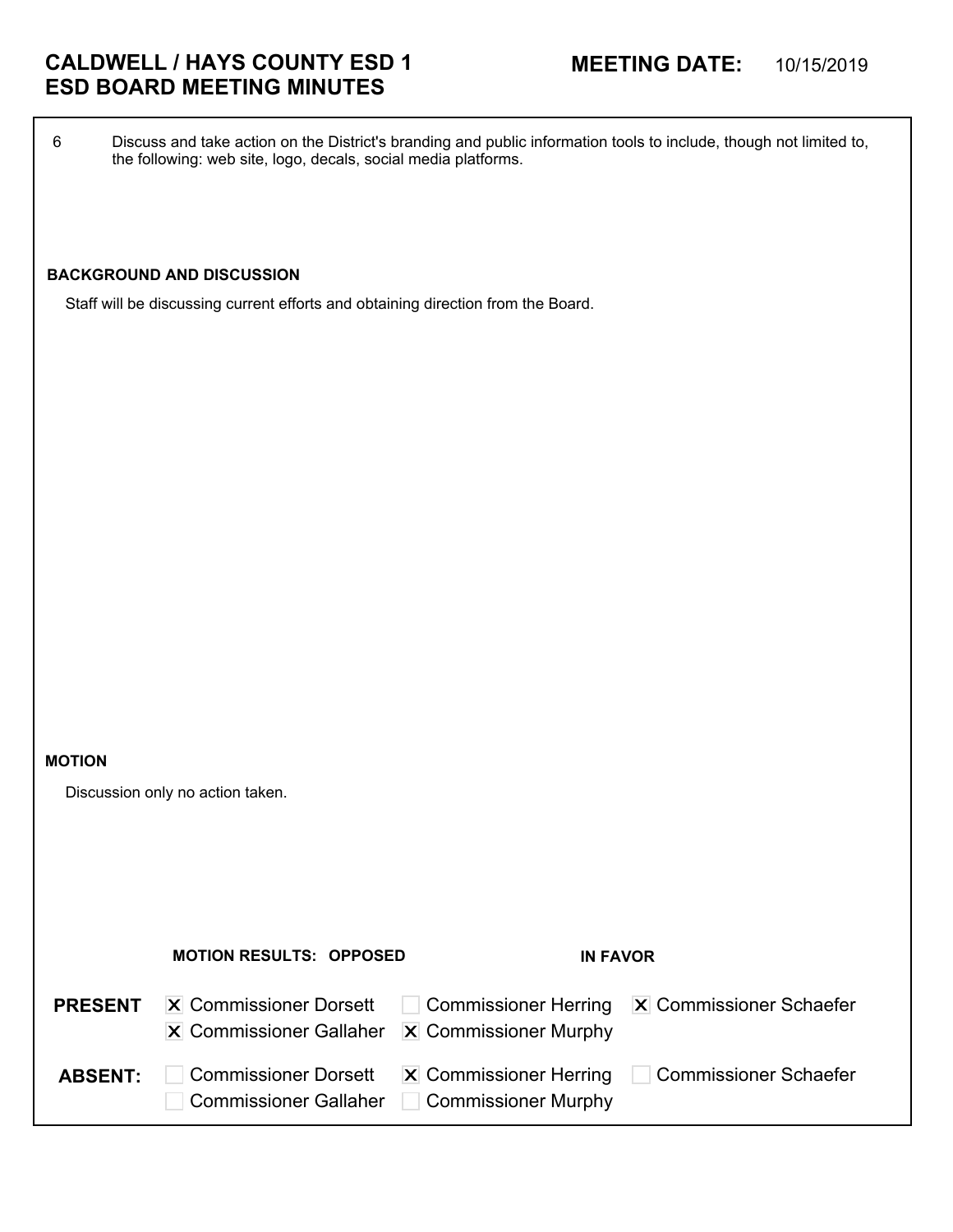7 Discuss and take action on future fire station placement options.

# **BACKGROUND AND DISCUSSION**

Staff will present information about the advantages and disadvantages to possible station locations.

#### **MOTION**

Discussion only no action taken.

|                | <b>MOTION RESULTS: OPPOSED</b>                                                                           | <b>IN FAVOR</b>                             |                                                                  |
|----------------|----------------------------------------------------------------------------------------------------------|---------------------------------------------|------------------------------------------------------------------|
| <b>PRESENT</b> | <b>X</b> Commissioner Dorsett<br>$ \mathbf{X} $ Commissioner Gallaher $ \mathbf{X} $ Commissioner Murphy |                                             | Commissioner Herring X Commissioner Schaefer                     |
| <b>ABSENT:</b> | <b>Commissioner Dorsett</b>                                                                              | Commissioner Gallaher   Commissioner Murphy | $ \mathbf{X} $ Commissioner Herring $\Box$ Commissioner Schaefer |